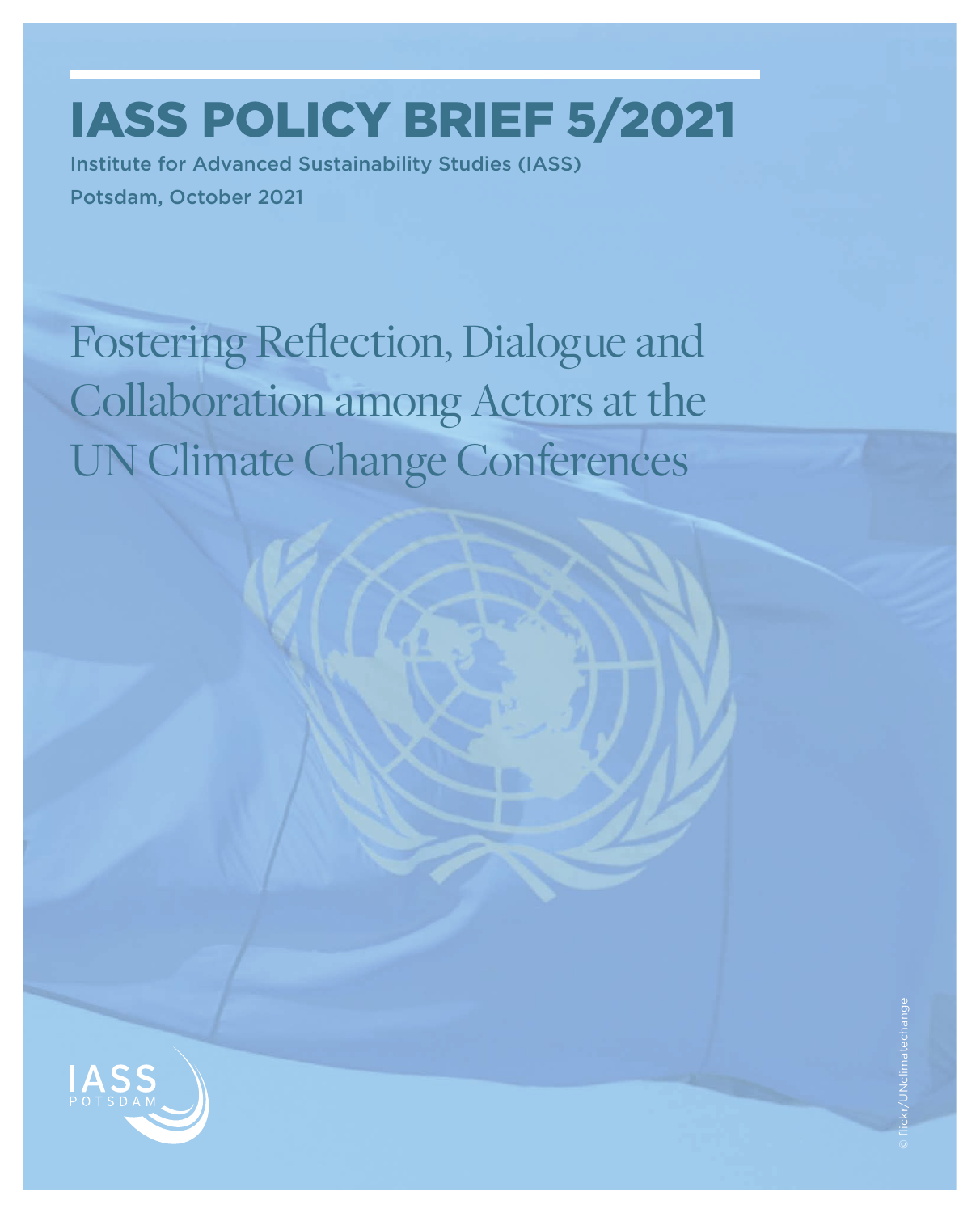*Authors: Kathleen A. Mar (IASS), Carolin Fraude (IASS), Thomas Bruhn (IASS), Niko Schäpke (Chalmers University of Technology and University of Freiburg), Dorota Stasiak (IASS), Heike Schröder (University of East Anglia), Christine Wamsler (Lund University Centre for Sustainability Studies, Sweden), Mark Lawrence (IASS)*

*Acknowledgments. The authors would like to thank Sander Chan, Martin Frick and Gregg Walker for productive conversations. We also thank Adina Spertus-Melhus for research support and Charlotte Unger and Clara Mewes for constructive feedback.* 

This **IASS Policy Brief** should be cited as: Mar, K.A., Fraude, C., Bruhn, T. Schäpke, N. Stasiak, D., Schröder, H. Wamsler, C., Lawrence, M.: Fostering Reflection, Dialogue and Collaboration among Actors at the UN Climate Change Conferences, IASS Policy Brief (October 2021), Potsdam, DOI: 10.48481/iass.2021.028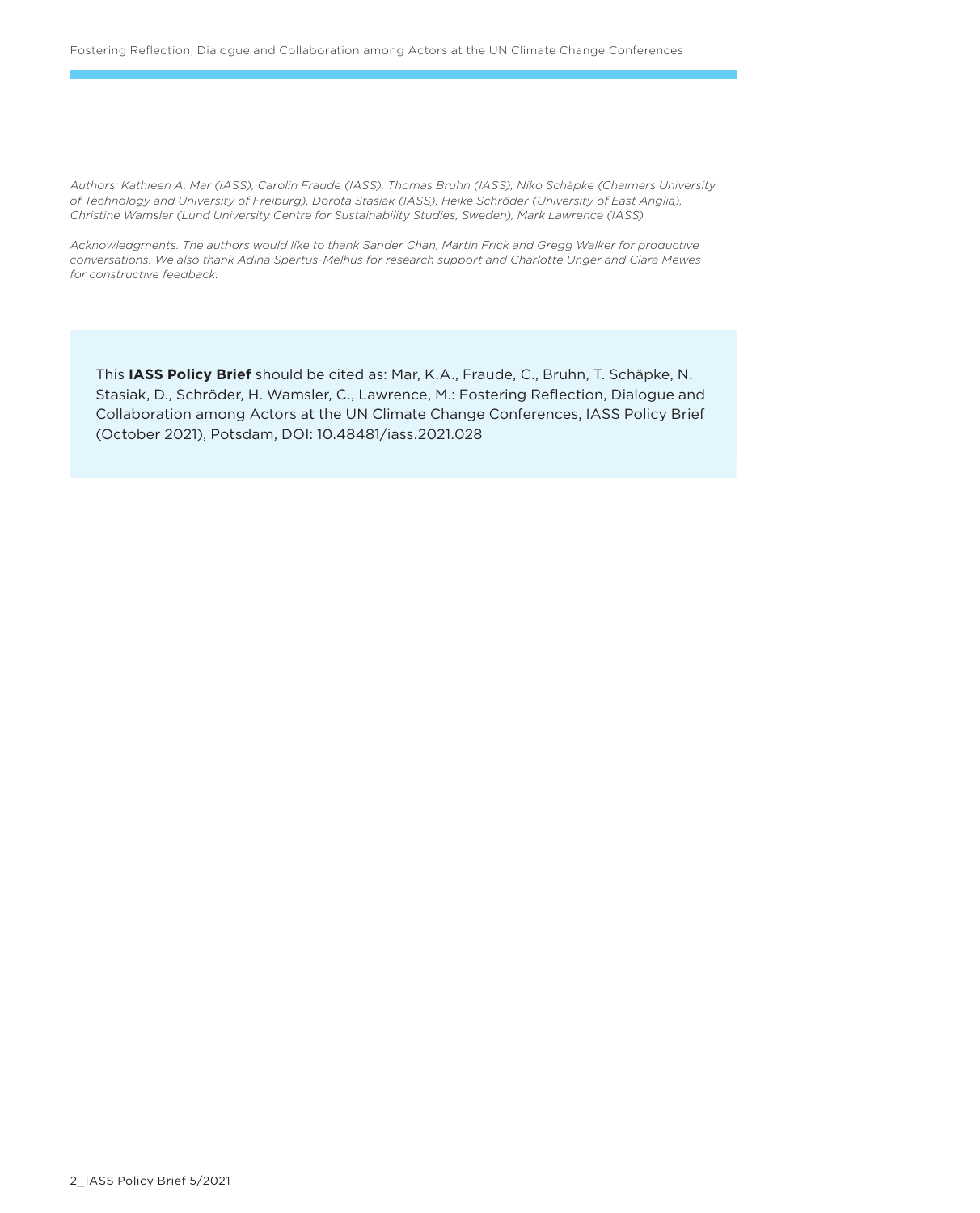## Summary

t their core, the UN Climate Change conferences known as "COPs" are the primary international venue for negotiating how countries should act and cooperate to avoid dangerous climate change. The 2015 Paris Agreement is its most recent notable success. Although the climate negotiations are a state government-led process, the UNFCCC (United Nations Framework Convention on Climate Change) community has increasingly recognized the need for dialogue and engagement with non-governmental stakeholders in acknowledgement of the critical role they will play in mobilizing and implementing climate change solutions. Non-governmental stakeholders include science, civil society, the private sector, and local communities.  $\overline{A}$ 

Such non-governmental stakeholders also attend the COP in large numbers, where they aspire to influence the negotiations, make their voices heard, and generally contribute to advancing climate action. Indeed, the COP has tremendous convening power, annually bringing together tens of thousands of people working on diverse aspects of climate policy, science, and advocacy in one place at the same time. Despite this enormous collective potential, a communication culture has developed that relies heavily on conventional presentation and panel formats that are not conducive to mutual engagement and learning. We therefore see a need to reinvigorate the COPs through new formats of dialogue that can better foster collaboration and cocreation of climate change solutions.

Against this backdrop we make the following three recommendations to foster reflection, dialogue, and collaboration among diverse actors at the UN Climate Change conferences, focusing on the interactions that take place outside the formal negotiations. These recommendations are intended to be actionable by different types of meeting hosts at the COP, including observers, Party delegates, the UNFCCC Secretariat and the COP presidency.

#### **Recommendation 1.**

#### Create an enabling environment.

The setting of a meeting – both the physical surroundings and the collective mindset – sets an important tone. We therefore suggest fostering inclusive and participatory dialogue by limiting hierarchical setups like stages and establishing communicative ground rules that emphasize respect and mutual support.

#### **Recommendation 2.**

#### Use facilitation practices that support reflection, interconnection, and action-orientation.

A wide range of facilitation tools can be used to support the intentional design of a meeting. Fostering reflection, interconnection, and action-orientation can help a meeting go beyond exchange and allow for deeper insights and meaningful collaboration.

### **Recommendation 3.**

#### Develop networks for systemic change in the culture of collaboration at the COPs.

Individual actors engaged in new forms of collaboration and dialogue should form networks and communities of practice to support each other as well as a greater transformation in the culture of collaboration at the COPs and within the wider climate community.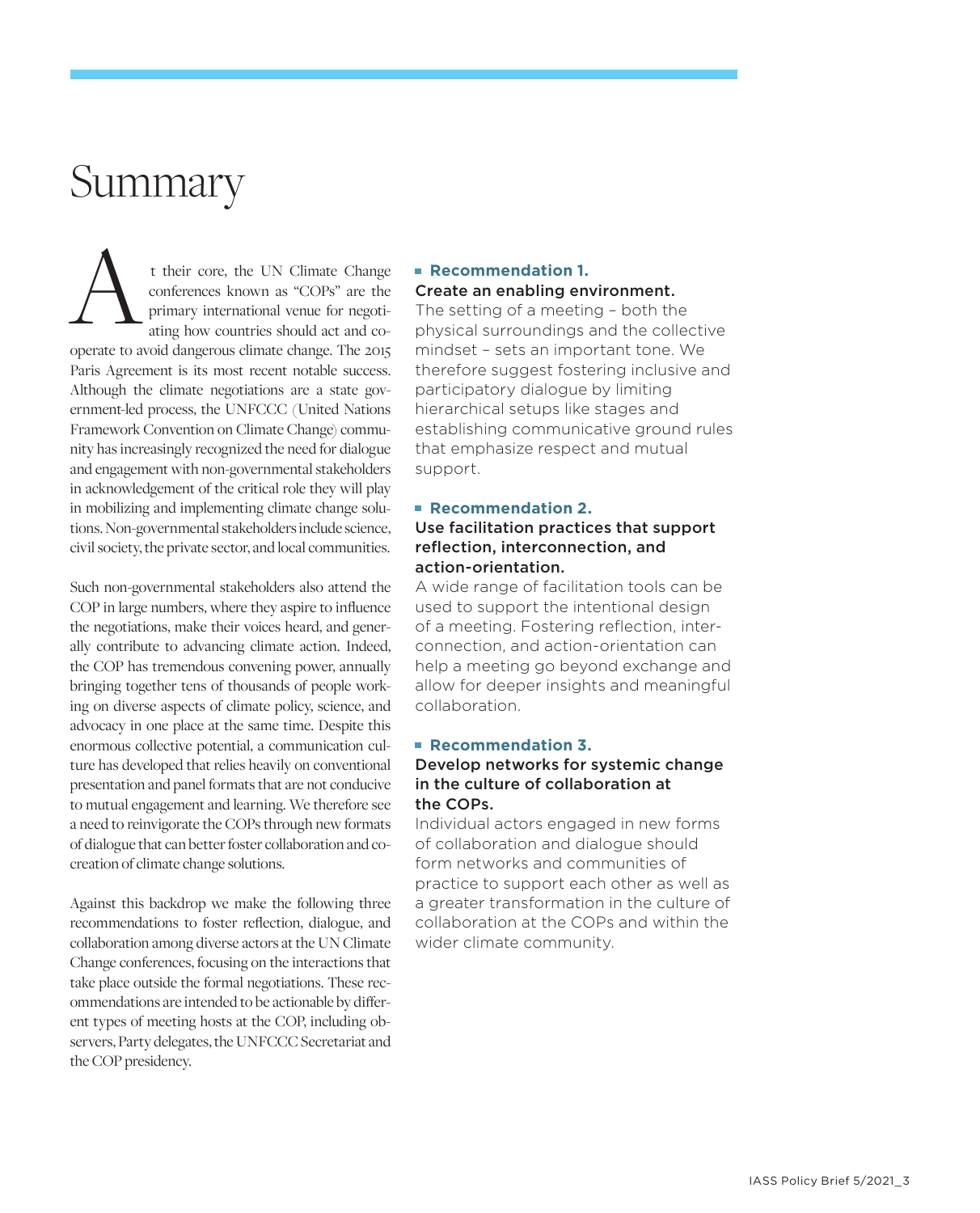# A unique setting: the UN Climate Change Conferences (COPs)

The UN is first and foremost an intergovernmental organization, meaning it is designed primarily as a forum for governments (who participate as "Parties"). In its founding charter, however, Parties to the UN-FCCC commit to "promote and cooperate in education, training and public awareness related to climate change and encourage the widest participation in this process, including that of non-governmental organizations." Indeed, the COPs have included the participation of non-governmental actors (also referred to as "observers") since the beginning, and interest in participation by non-governmental entities has increased dramatically since then. Today the COPs bring together not only negotiators from around the world, but also thousands of non-governmental actors from diverse civil society organizations, including business, labour, indigenous peoples, research, youth and environmental organizations, and intergovernmental organizations.

The last COP (COP25) took place in Madrid in 2019 and was attended by 14,000 party delegates and 10,000 observers. Although some observers are directly engaged with the content of what is being negotiated, for many the value of the COP lies in its convening power – the benefit of having tens of thousands of people working on climate science and policy in one place at the same time (Kuyper et al. 2018). Indeed, the incredible number, diversity, and combined expertise of climate stakeholders at the COPs represent an enormous collective potential.

Participation by non-governmental actors in the formal negotiations at the COPs is very restricted; in many sessions those with "observer" badges are not even allowed in the room to observe. Speaking opportunities for non-governmental actors within the negotiations are limited to statements made by representatives of Constituencies, loose subgroups into which observers are organized. Parallel to the formal negotiations, there are a large number of spaces at the COPs that invite more active observer participation, including side events, and pavilions; these can be organized by the UNFCCC, countries, or observers themselves. However, within these spaces a communication culture has developed that is dominated by presentations and panels that are not conducive to discussion, dialogue, or mutual learning (Wamsler et al. 2020), as also acknowledged by initiatives like the Talanoa Dialogue (see p. 5). Concretely, a typical side event is held in the form of a 1.5-hour panel discussion on a specific theme, with high-level presenters from different organizations or governments plus a limited time at the end for a question-and-answer session with the audience. While the conventional side event format can be valuable for conveying information, it is very dominant, also among the spaces not managed by the UNFCCC. In combination with the sheer number of such events on offer, this leaves little space (physical or mental) to process and make meaningful sense of the vast amounts of information being presented. In this way the dominant communication culture fails to fully capitalize on the collective potential of the participants present. This raises the question: what complementary formats could help bridge this gap and lead to more productive interactions?

<sup>1</sup> Article 4(1)(i) of the 1992 Framework Convention

2 The nine recognized constituencies within the UNFCCC are: Business and Industry NGOs (BINGO), Environmental NGOs (ENGO), Farmers, Indigenous Peoples Organizations (IPO), Local Government and Municipal Authorities (LGMA), Research and Independent NGOs (RINGO), Trade Union NGOs (TUNGO), Women and Gender, and Youth NGOs (YOUNGO).

3 "Official" side events are offered by the UNFCCC as a platform for admitted observer organizations to engage with Parties and other participants.

<sup>4</sup>E.g., at COP25, there were a total of 280 UNFCCC side events over 11 days, plus hundreds of additional events offered at spaces like pavilions.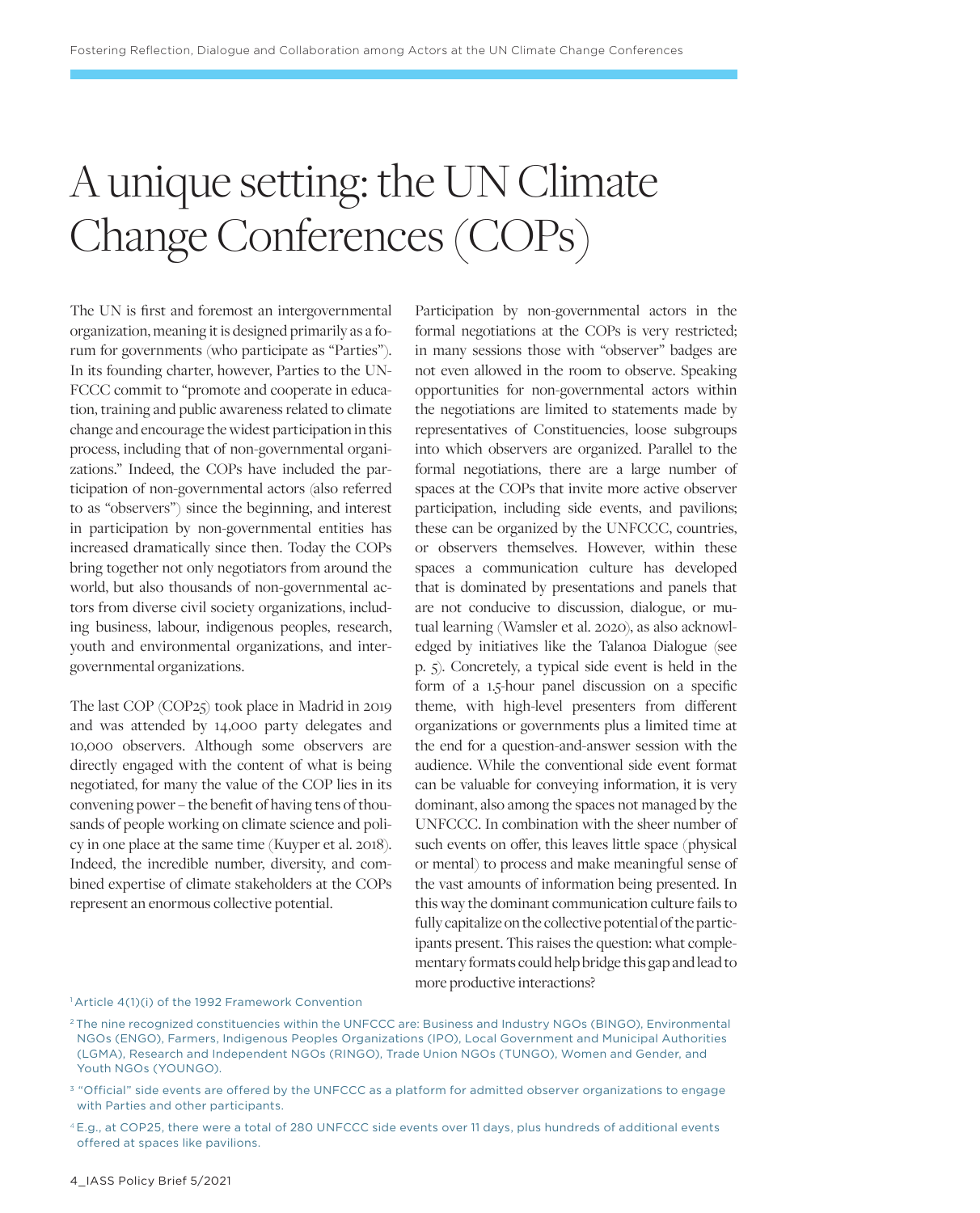## A need for new forms of collaboration

#### **The Talanoa Dialogue – bringing new values and formats into the UNFCCC landscape**

Although the term "dialogue" is commonly used as a label for events within the UNFCCC landscape, in most cases it simply implies an exchange of views on a particular topic with expanded opportunities for participation as compared to the formal negotiations.<sup>5</sup> The format of a typical dialogue event at the COP, for example, does not necessarily look very different from that of a conventional side event. The Talanoa Dialogue was an exception to this. The Talanoa Dialogue process was unique within the UNFCCC landscape in three ways: the explicit attention it paid to the values it espoused, including transparency, inclusiveness, and mutual respect; the fact that the purpose of the dialogue was framed as being more than just instrumental (i.e., to raise climate ambition) but also to share stories, build empathy and trust; and the attention it paid to the formats of the dialogues themselves to support these values and goals.<sup>6</sup>

The mandate for the Talanoa Dialogue came from the 2015 COP decision that accompanied the Paris Agreement.7 It specified that a "facilitative dialogue" would occur to take stock<sup>8</sup> of the collective efforts towards the long-term goal of the Paris Agreement. On the initiative of the Fiji COP23 Presidency, the "facilitative dialogue" was renamed the Talanoa Dialogue. Far beyond a simple rebranding, Fiji was responsible for

expanding the dialogue to explicitly encourage participation of non-governmental actors (the original COP decision specified a dialogue "among Parties") as well as imbuing it with the spirit of Talanoa – a Pacific islands tradition of inclusive, constructive storytelling.

Launched at COP23 in November 2017, the Talanoa Dialogue was in fact a series of dialogues that ran for an entire year, culminating in a "political phase" at COP24 in December 2018. The Talanoa Dialogue was extremely popular, with a high level of participation: in total, governments and non-governmental actors hosted over 90 in-person Talanoa Dialogues across the globe, and there were 473 submissions to the online platform, where stakeholders were invited to provide inputs to the questions: Where are we? Where do we want to go? and How do we get there? Despite the clear enthusiasm around participation, the Talanoa Dialogue concluded with a sense of disappointment, at least with regards to the official outcome: the formal COP24 decision did not include any calls to increase ambition, and instead only "took note" of the Talanoa Dialogue outcomes. Furthermore, there was a sense that the capacity to process the multitude and variety of Talanoa inputs was very limited, leading to the feeling that they went nowhere (Beuermann et al. 2020). As an initiative of the Fiji COP Presidency, the Talanoa Dialogue process ended in 2018 and nothing similar in scope or intent has been initiated by subsequent COP presidencies or the UNFCCC Secretariat.

<sup>5</sup> See, e.g., Dialogues on Action for Climate Empowerment (https://unfccc.int/ace-dialogues), Gender Dialogue (https://unfccc.int/topics/gender/events-meetings/workshops-dialogues/gender dialogue-constituted-bodies-and-the-integration-of-gender-considerations).

<sup>&</sup>lt;sup>6</sup> See the Talanoa dialogue approach as described in Annex II to 1/CP.23, Informal note by the Presidencies of COP 22 and COP 23 (2017).

<sup>7</sup> Decision 1/CP.21

<sup>&</sup>lt;sup>8</sup>The facilitative dialogue was a special designation for the forerunner to the "Global Stocktake" the "review" part of the pledge-and-review structure of the Paris Agreement.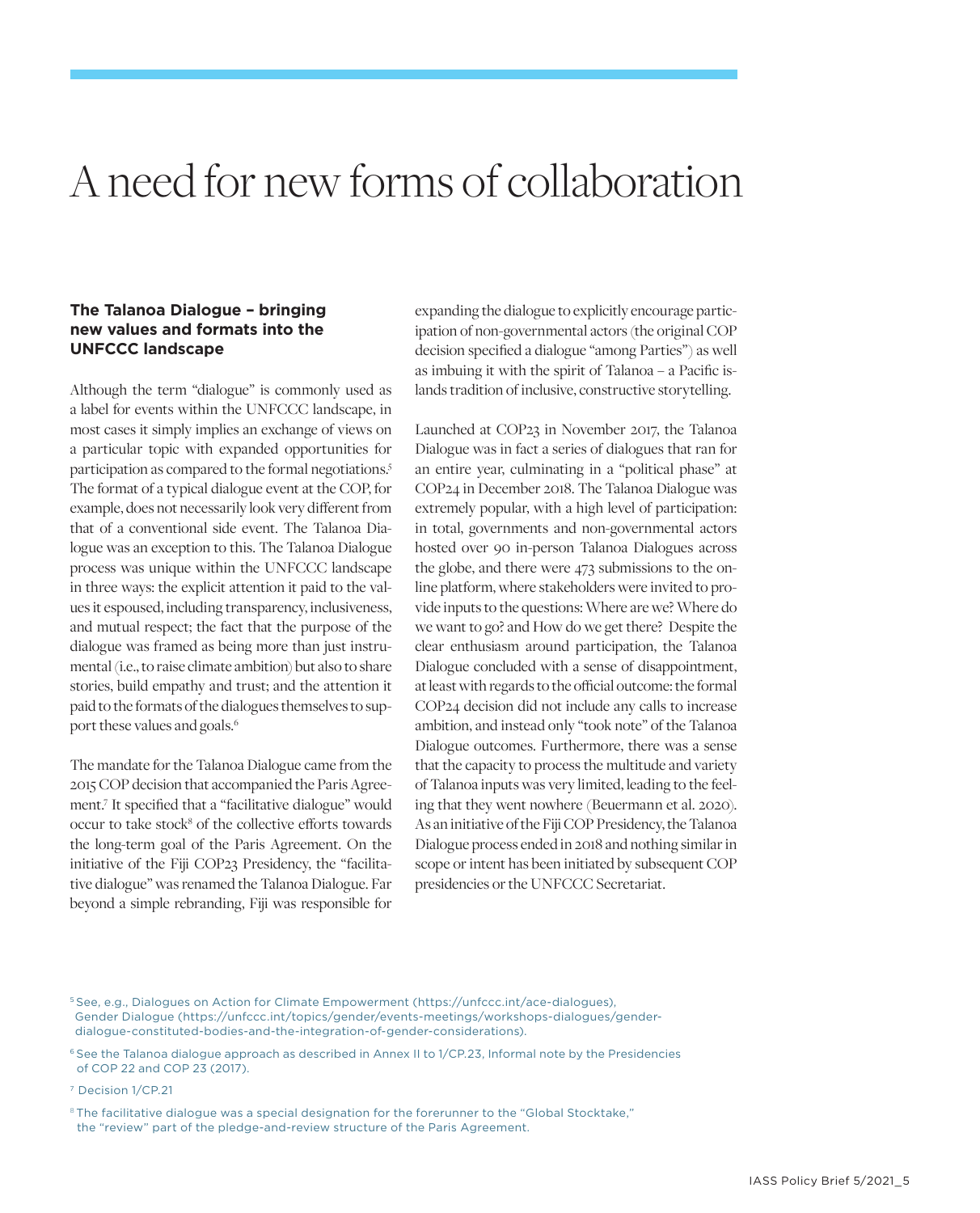

A UNFCCC side event at COP25 (2019) in Madrid. © UNclimatechange on flickr

#### **Reflection and dialogue for an improved communication culture**

Recognizing the urgent need to mobilize climate action and implement the Paris Agreement, we see the need to reinvigorate the COPs through new formats of dialogue that can better foster collaboration and co-creation of climate change solutions. As one response to this, the IASS, together with partners from Chalmers University (Sweden), Lund University (Sweden) and the University of East Anglia (UK), designed and implemented an experimental Co-Creative Reflection and Dialogue Space (CCRDS) at COP25. Located in a small (20 m<sup>2</sup>) meeting room, the CCRDS was designed to foster dialogue and offer an inspiring space for group discussions, in-depth sense-making, mutual reflection and learning, and co-creation, i.e., the process of collaboratively developing actionable ideas. The CCRDS was also part of a transdisciplinary research endeavor to investigate the communication culture of the COP and the need for addressing mindsets for activating climate action, as well as the factors that could enable this (Wamsler et al. 2020).

Based on the team's experiences with the CCRDS, we make three recommendations for fostering reflection, dialogue and collaboration among diverse actors at the COPs. Here we focus on dialogue and collaboration between party and non-party stakeholders as well as among non-party stakeholders; we do not address communication within the negotiations themselves, which have their own culture and rules of procedure. While we specifically address the COP conferences, the recommendations are applicable to the larger COP process, including "intersessional" and regional meetings.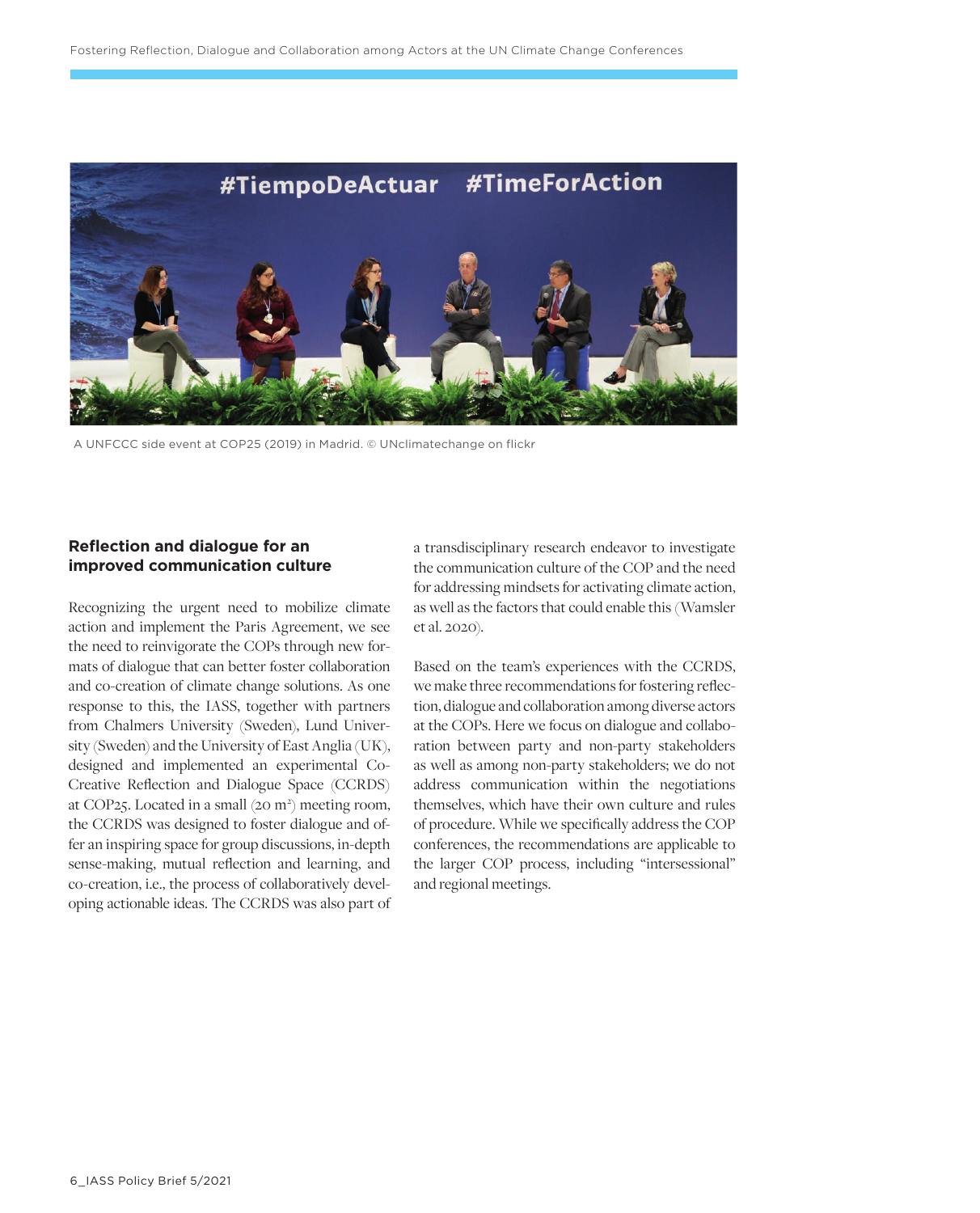## Create an enabling environment.

Creating an enabling environment for a meeting space is about establishing the foundation for a reciprocal and trusting communication culture. Such a communication culture can support the processing of scientific information by engaging with people's inner dimensions, such as their beliefs, values, worldviews, emotions, and motivations. This is crucial in enabling transformative processes towards action and can be further supported by facilitation practices that support reflection, interconnection and actionorientation, as described below.

The environment of a meeting space sets an important tone for the quality and character of the conversations that can ensue. This includes both the physical surroundings and the more intangible atmosphere and collective mindset of those present, be it one of collegiality and openness or one of stress and tension. The sheer size and complexity of COP venues, typically large meeting halls with little natural light and lots of background noise, combined with an atmosphere that often feels hectic and stressed, makes for an environment that is often challenging for COP participants. Meeting hosts can take steps to create a setting, both material and immaterial, that is supportive of reflection and dialogue.

Beginning with the physical space, we recommend choosing setups that foster multidirectional communication; arranging chairs in a circle is one simple way to support this. This contrasts with arrangements such as stages and podiums, which create separation and competition between perspectives. Removing physical hierarchies helps cultivate a non-competitive atmosphere in which all participants can participate as experts in their own fields.

Adding elements of comfort to the meeting space – for instance, in the form of artwork, plants, or seat cushions – can contribute to a more intimate and relaxed setting. It can also help to stimulate creativity and help the mind detach after being stuck in intense discussions.

Moderators can also help create an atmosphere where people feel comfortable sharing meaningfully by establishing ground rules for communication at the beginning of the session. As an example, the guidelines below were developed for the CCRDS at COP25:

- Listen with compassion and curiosity.
- Suspend judgements, assumptions, and certainties.
- Keep personal stories confidential; do not share them beyond the room.
- Accept divergent opinions.
- Allow yourself to be both a professional and a human being.

These and similar principles can form the basis for a communicative environment that can allow participants to move beyond an exchange of fixed positions and instead engage in mutual learning and an exploration of new understandings. Depending on the format and goals of the session, it may be appropriate for the meeting host to explicitly state communication guidelines at the beginning of a session; it is also possible to highlight key communication principles on a poster displayed in the space.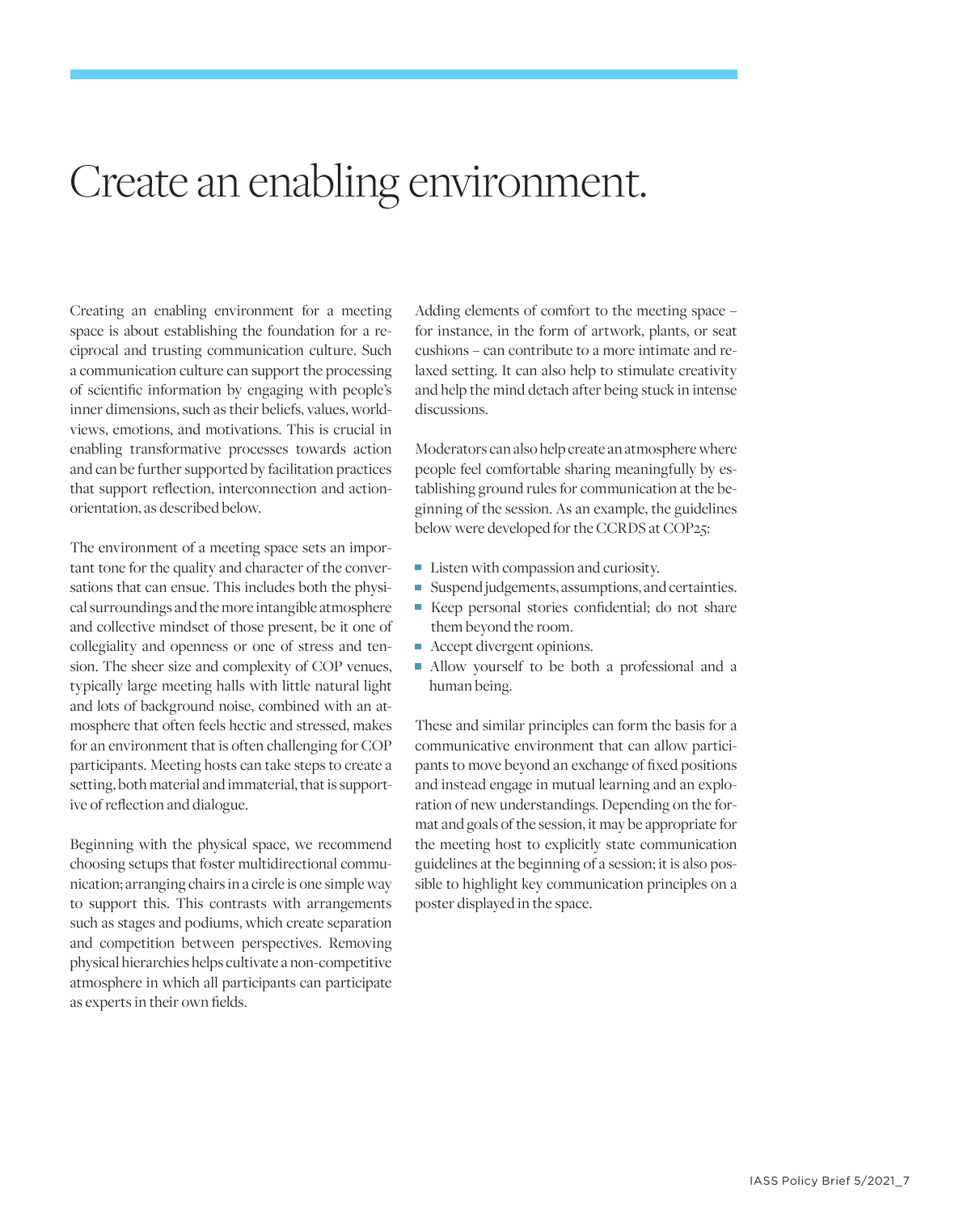# Use facilitation practices that support reflection, interconnection, and action-orientation

Creating an enabling environment is a first step: it sets the tone and establishes favorable conditions for meaningful and productive discussion. To build on this, we recommend employing facilitation practices that support reflection, interconnection, and actionorientation. Here we provide a menu of options of what these could look like. It is not about prescribing an agenda, but rather about tools and practices that support the intentional design of a meeting. And while professional training in moderation or facilitation techniques is certainly advantageous and can increase effectiveness,<sup>9</sup> the practices we present can principally be employed by any meeting host.

Communication practices at settings like the COP are often propagated in an unreflected manner, simply because they have been dominant for many years. One example of this is addressing questions to a speaker directly after an input. This can create a dynamic where only a limited number of questions (representing a limited number of perspectives) are raised, and it remains unclear if and how these perspectives are relevant for the audience at large. It can also create a dynamic where only the loudest voices get heard, unintentionally contributing to an atmosphere of competition among the participants. This is particularly important to consider in situations like the COP where many different cultures come together: while speaking up for one's own perspective may be common practice in some cultures, in others the expectation may be that people only speak up when they are explicitly invited to, or when they feel that their response represents the majority.

Here, we propose principles of communication that we consider underrepresented in the currently dominant communication culture.

**Reflection.** Participants often lack the time and opportunity to process information being shared, and to reflect, either individually or collectively, on how it relates to their own perspectives. We recommend including reflection practices in the very same sessions where input is presented. Such reflection can encompass individual journaling (possibly also along with guiding reflection questions) or reflection exercises in small groups. Phases of silence or guided contemplative practices can also serve as reflective elements. The goal of all reflection practices is to invite participants to go beyond simply receiving information and become (or remain) aware of their own relationship to this information.

**Interconnection.** Quality relationships, built on trust and shared values and objectives, are key resources in transformation processes. Building new social identities and groups can support a shared belief in collective agency, which in turn can support collaboration and collective action. To foster interconnection, we recommend devoting meeting time for participants to get to know each other and explore each other's perspectives, capacities, and expertise. The purpose here is generally not to connect everyone with everyone. Rather, we recommend practices that enable a balance of feeling connected to the entire group on the one hand and building a limited number of quality connections on the other. This means that practices for gaining an overview of the people in the room should be complemented by opportunities for participants to have a few more indepth encounters with other participants. This can be short conversations in groups of 2 – 3 people where people often feel more comfortable than presenting themselves in a full plenary situation.

<sup>9</sup> In Fraude et al. 2021 the authors describe a set of competencies for facilitating transformative communication processes, which they summarize as "Mindset, Skillset, Toolset."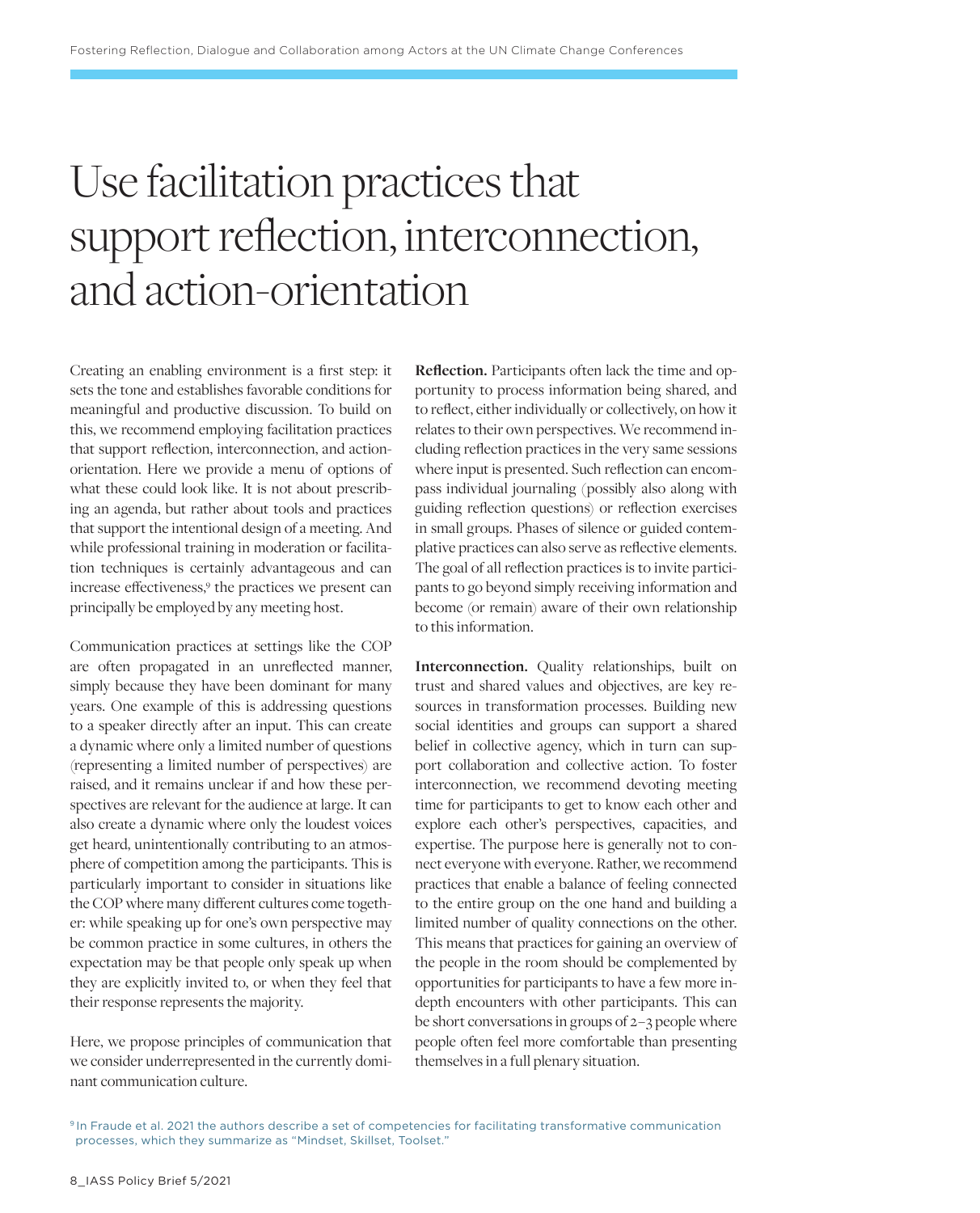**Action orientation.** While the ultimate goal of the UNFCCC COPs is to spur action on climate change, the link between the vast amounts of information shared and the ability of specific actors to take action often remains vague or unaddressed. Since meaningful action often requires the formation of alliances that can

bring together their capacities synergistically, practices to foster interconnection are also supportive of action orientation. To support action orientation at the COPs, we recommend designing meetings to include practices whereby participants reflect and exchange on their own capacities for taking action in their own contexts.

|         | <b>Facilitation Practice</b>                                                                                                                                                        | <b>Effects</b>                                                                                                                                                                                                                                                                                                                                                                                    |
|---------|-------------------------------------------------------------------------------------------------------------------------------------------------------------------------------------|---------------------------------------------------------------------------------------------------------------------------------------------------------------------------------------------------------------------------------------------------------------------------------------------------------------------------------------------------------------------------------------------------|
| Opening | Start with something other than an input.                                                                                                                                           | Avoids putting participants in a passive<br>"receiving" mode, supporting action-orien-<br>tation.                                                                                                                                                                                                                                                                                                 |
|         |                                                                                                                                                                                     | Sets a non-hierarchical tone, supportive of<br>interconnection.                                                                                                                                                                                                                                                                                                                                   |
|         | Open with a reflection, either individually or in<br>small groups.                                                                                                                  | Offers participants the opportunity to actively<br>clarify their understanding of the purpose of<br>the meeting.                                                                                                                                                                                                                                                                                  |
|         | Invite all participants to take notice and greet<br>each other at the beginning of meeting.                                                                                         | Creates an atmosphere where all participants<br>feel taken seriously and invited to "participa-<br>te" rather than only receive.<br>Supports action-orientation and contributes<br>to an atmosphere of connection.                                                                                                                                                                                |
|         | Sociometric constellations (Howie 2010) as<br>a kick-off for conversation, where physical<br>space is used as a virtual map for selected<br>questions or concepts (e.g., geography, | Can create connection within a group after<br>getting a sense for one's own and others'<br>positions.                                                                                                                                                                                                                                                                                             |
|         | constituency) and participants position<br>themselves accordingly.                                                                                                                  | Can illuminate biases or missing perspectives<br>and spark reflections on these issues.                                                                                                                                                                                                                                                                                                           |
| Middle  | Limit presentation time to no more than half<br>(ideally one third) of the total meeting time.                                                                                      | Helps participants stay mentally present and<br>reserves enough time for participants to enga-<br>ge and exchange.                                                                                                                                                                                                                                                                                |
|         | Include short conversations in small groups<br>(3-4 people) from time to time.                                                                                                      | Avoids participants "checking out" after liste-<br>ning for a while. Through the act of speaking,<br>even if only in a small group and not in plena-<br>ry, the minds of all participants stay engaged.<br>"Silent voices" are actively encouraged and<br>included to speak up. Participants can build<br>connections among each other as a basis for<br>further conversations after the session. |
|         | After an input, allow time for conversation<br>(e.g., with a "neighbor" or in small groups)<br>before questions are directed to input-giver.                                        | Fosters reflection as well as interconnection.<br>Various perspectives on the input can be<br>heard before the word is given to the speaker<br>again. This avoids the first question domi-<br>nating the conversation. Perspectives of all<br>listeners are invited on an equal footing.                                                                                                          |
| Closing | Close with a reflection by participants on how<br>insights gained can be applied within their own<br>contexts and fields of influence.                                              | Fosters action-orientation by building in time<br>and space to think about the next steps.                                                                                                                                                                                                                                                                                                        |
|         | Workshop-like sessions that support parti-<br>cipants in creating ideas or activity sketches<br>together. Formats from traditions like design<br>thinking are one way to do this.   | Fosters action-orientation and interconnection<br>through teamwork.                                                                                                                                                                                                                                                                                                                               |

#### **Table 1:**

Options for facilitation practices that support reflection, interconnection, and action-orientation. These principles and practices are complementary and mutually supportive. This list is not exhaustive; options represent different levels of specificity and require different amounts of time. All suggestions are meant to be adapted to the goals and constraints of individual meetings.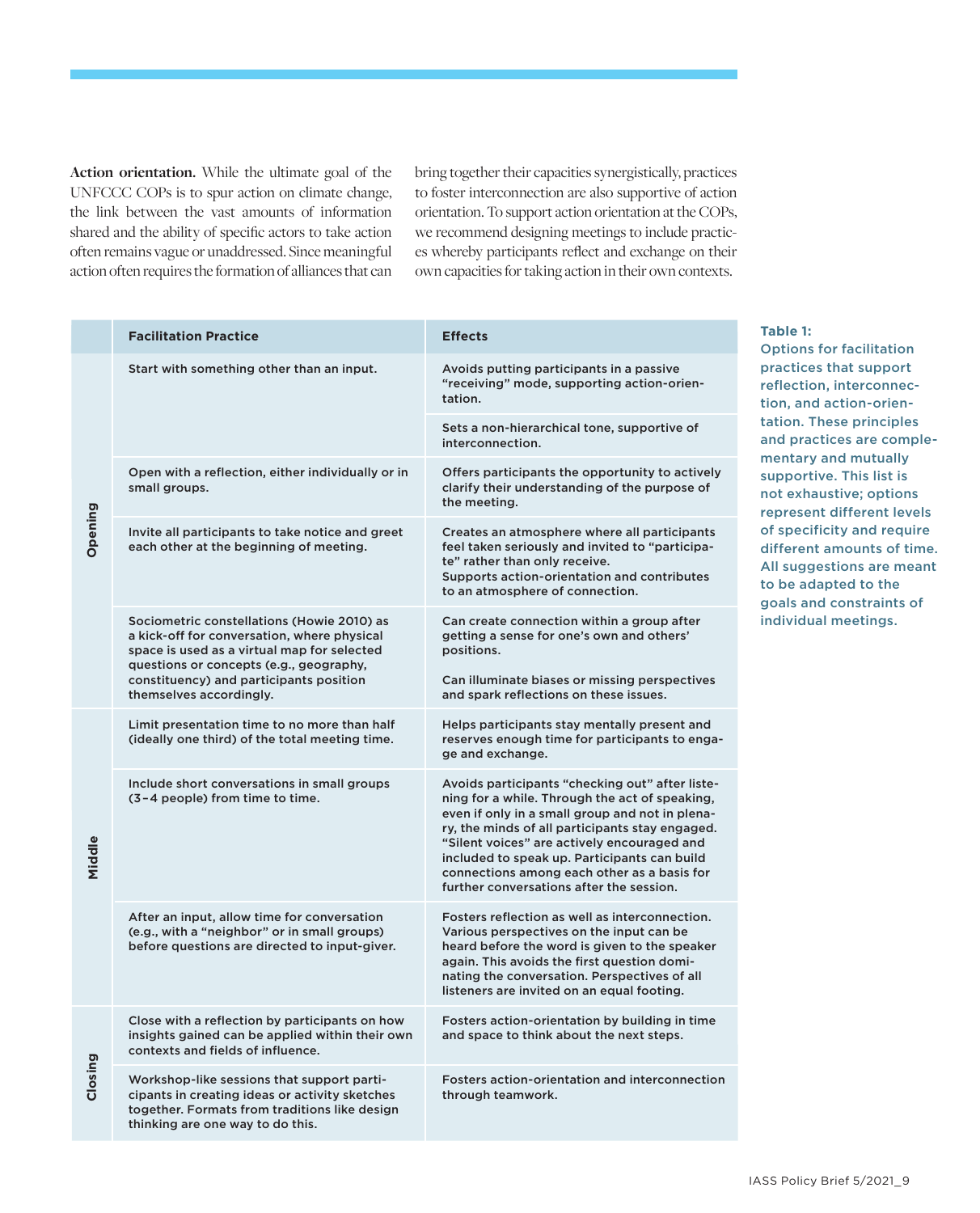# Develop networks for systemic change in the culture of collaboration at the COPs

We have outlined some ways in which the existing culture of communication at the COPs is not supportive of collaboration or of the activation of climate action and have made recommendations for how to facilitate more effective and action-oriented communication within the setting of individual meetings. However, affecting change in the culture of communication and collaboration of the COPs as a whole will require more than a collection of individual actors embracing new mindsets and practices in this regard.

Individual actors engaged in new forms of collaboration and dialogue should form networks and communities of practice to support each other as well as a greater transformation in the culture of collaboration at the COPs and within the wider climate community.

Such networks for dialogue and communication can serve multiple purposes. For the actors involved, they can provide a community of support that encourages experimentation and mutual learning. Such networks could work to develop shared visions and expectations for what they want to accomplish, and how. This would provide orientation to newcomers as well as for actors within the network, and in turn allow for a consistent, recognizable new collaboration culture to develop.

Another valuable role for networks working to advance new forms of dialogue would be to serve as a hub for learning within the broader COP community. They could offer advice, guidelines, and connections to trained facilitators as well as providing joint learning forums. In this way, such networks can also support expansion of the community itself, and potentially broader systemic change and the adoption of new norms and expectations (Naber et al. 2017). Not least, such networks can help to secure resources and gain visibility for their cause.

For many actors engaged in the climate community, the common focus is achieving climate "action," generally understood as mitigation, adaptation, and/or finance. Attention to the forms of communication and collaboration needed to achieve these goals is often either secondary or lacking. Therefore, one challenge for communities of practice promoting new forms of dialogue will be to successfully articulate and communicate why and how a changed communication culture can support collaboration and action, and thus deserves attention.

Indeed, an important role for networks working to advance innovative communication formats would be to jointly develop indicators to assess their impact. What outcomes do they aspire to and how can they be tracked? Importantly, this assessment should aim to facilitate mutual learning and benchmarking, espousing the values and logic of the networks themselves. As such, assessment criteria and procedures should be self-developed and acknowledge variety in how to shape new communication formats. The topic of how to track the contribution of cooperative initiatives is certainly an interest shared by the UNFCCC Secretariat, who has made a point of providing recognition for collaborative initiatives<sup>10</sup>.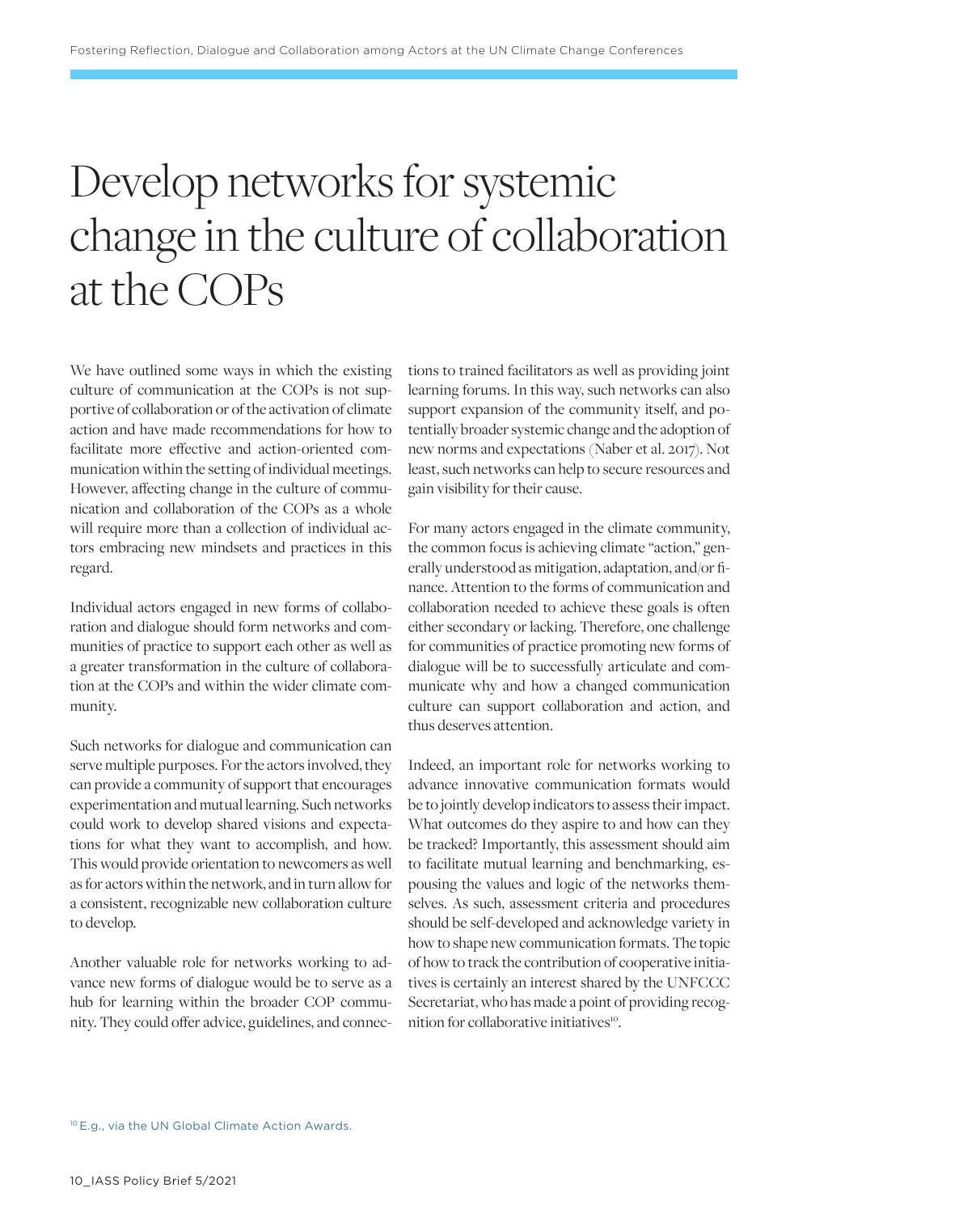Developing strong links to the key actors within UN-FCCC process, such as the Constituencies and the Climate Action Network, will be advantageous in general. The UNFCCC Secretariat and COP presidencies could directly support initiatives by providing them space (e.g., within conference programs), resources, and opening up channels for communication. The topic of collaboration and communication could be integrated into the existing Capacitybuilding Hub, for example. Building on the example of the Talanoa Dialogue, it would be valuable for the UNFCCC Secretariat and future COP presidencies to invite and support collaborative dialogue on the whole-of-COP level.

Overall, establishing and growing networks engaged in new forms of dialogue and collaboration within the climate community is a path to building, from the bottom up, a strong alternative to the currently dominant communication culture. Systemic change could be significantly accelerated via recognition and support from those that have the most responsibility for the COP, particularly the UNFCCC Secretariat and COP Presidencies, by providing space, opportunities, and resources.



Final discussions before the participants arrive in the reflection and dialogue space © IASS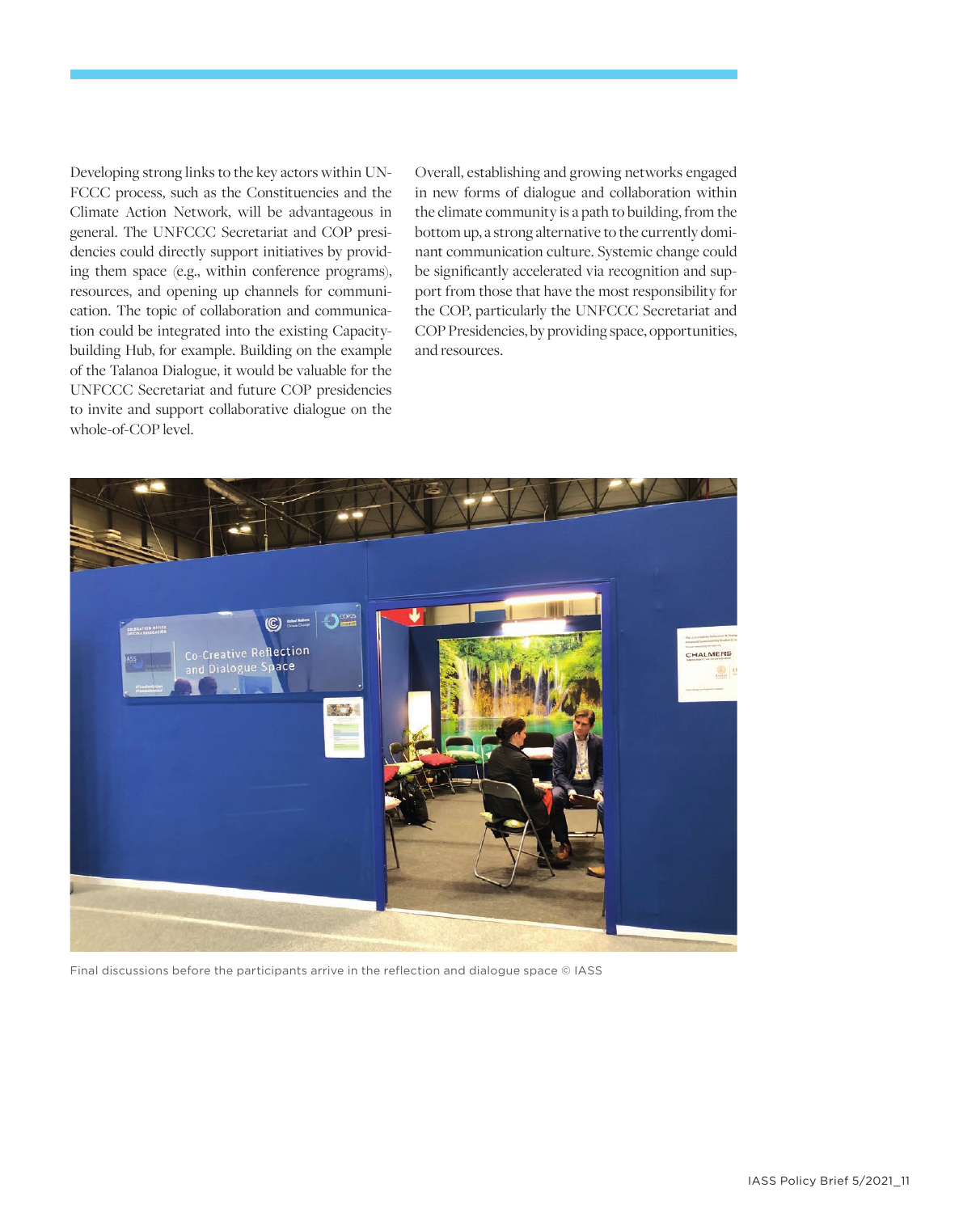## Conclusions & Outlook

Demand for increased participation in the UNFCCC COPs is high. However, ensuring observer access and a degree of transparency in the negotiations is still far from harnessing the collective will and expertise of those who gather regularly at the COPs. In this policy brief we argue that one key element for bridging this gap is fostering a new culture of communication in the COP setting. Communication that values reflection and dialogue may more effectively support increased innovation and collaboration for climate action.

In principle, nearly all – certainly the UNFCCC Secretariat and many diverse actors at the COPs – would support the idea that "dialogue" and "collaboration" are desirable. However, there is a need to raise the standards in the community for what these terms mean in practice. More attention needs to be directed towards choosing and further developing dialogue formats that enable participants to move beyond an exchange of fixed positions and reach deeper understandings of their situations and the problem at hand. In turn, this can allow them to move towards new solutions that address the root causes of these problems. Moreover, dialogues characterized by openness and curiosity are valuable for building new relationships based on trust and shared objectives, which can in turn form the basis for community-building and collective action.

With the adoption of the 2015 Paris Agreement and the near-completion of the corresponding "rulebook," the focus of the COPs is shifting from negotiation to implementation. On top of this, the Covid-19 pandemic has delivered an external shock and challenge to the UNFCCC process, with COP26 postponed an entire year. These disruptions may offer an opportunity to re-envision and reshape the modes of communication at the COP beyond business as usual. Moving forward, it will also be increasingly important to consider how the principles described here can be implemented in digital spaces. Developing digital formats that foster trust, reflection, and interconnection will require openness and experimentation and will certainly present challenges. Nonetheless, inclusive digital communication formats will become a necessity – among other things, for reducing the COP's significant travel-related carbon footprint.

Fundamentally, the recommendations here represent a re-envisioned understanding of what the COP as a meeting can achieve: moving away from a focus on knowledge exchange and awareness-raising towards collectively shaping a culture of reciprocal and trusting relationships and communication, which can in turn support collective, cooperative action in addressing the climate crisis.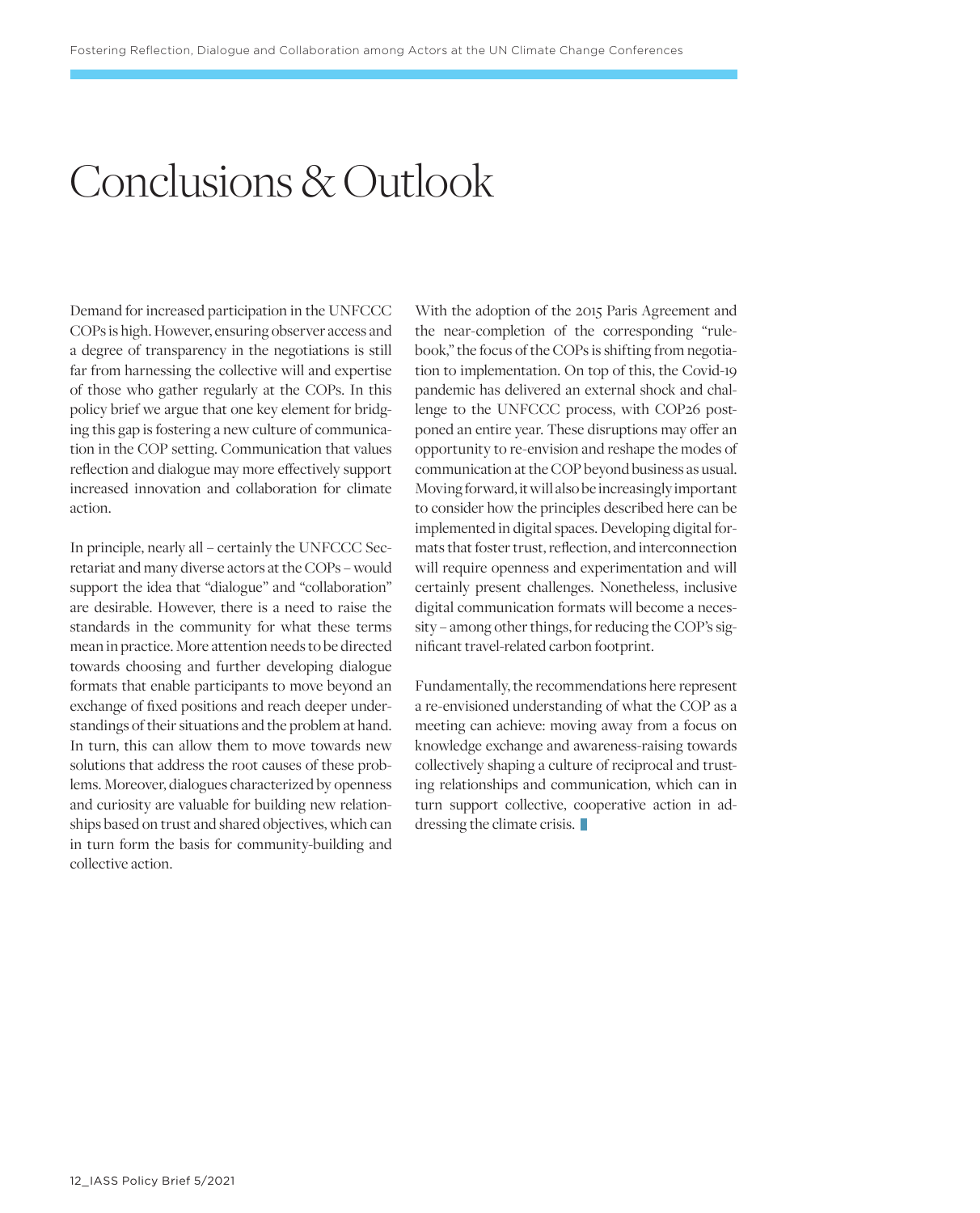## References & Resources

**Beuermann, C., Obergassel, W., Wang-Helmreich, H. (2020):** Design Options for the Global Stocktake: Lessons from other Review Processes. Wuppertal Institute. Part of the iGST Designing a Robust Stocktake Discussion Series. https://www.climateworks.org/independent-global-stocktake/

**Eastwood, L. (2018):** Negotiating the Environment: Civil Society, Globalisation and the UN.

**Fraude, C., Bruhn, T., Stasiak, D., Wamsler, C., Mar, K., Schäpke, N., Schroeder, H., Lawrence, M. (2021):** Creating space for reflection and dialogue. Examples of new modes of communication for empowering climate action. In: GAIA 30/3, 174 – 180.

**Grothmann, T. (2018):** 3 Wege für eine handlungsmotivierende Klimakommunikation: Ergebnisse psychologischer Forschung. In: Klimakommunikation. Promet, 101: 15 – 19.

**Howie, P. (2010):** Using Sociodrama and Sociometry to Create Group Environments. In: The Group Psychologist, 20 (2), 11 – 14.

**Kuyper, J. W., Linnér, B., Schroeder, H. (2018):** Non-state actors in hybrid global climate governance: justice, legitimacy, and effectiveness in a post-Paris era. In: WIREs Climate Change, 9: e497.

Lawrence, M. G., Schäfer, S. (2019): Promises and perils of the Paris Agreement. In: Science, 364(6443), 829 – 830.

**Naber, R., Raven, R., Kouw, M., Dassen, T. (2017):** Scaling up sustainable energy innovations. In: Energy Policy, 110: 342 –54.

**Obergassel, W., Bauer, S., Hermwille, L., Aykut, S., Boran, I., Chan, S., Fraude, C., Granshaw, F., Klein, R.J.T., Liagre, L., Mar, K. A., Schroeder, H., Simeonova, K. (2021):** The end of the COP as we know it? Reviving global climate governance in interesting times. Submitted to Climate Policy.

**Pereira, L., Frantzeskaki, N., Hebinck, A., Charli-Joseph, L., Drimie, S., Dyer, M., Eakin, H., Galafassi, D., Karpouzoglou, T., Marshall, F., Moore, M., Olsson, P., Siqueiros-García, J. M., van Zwanenberg, P., Vervoort, J. M. (2020):** Transformative spaces in the making: key lessons from nine cases in the Global South. In: Sustainability Science 15, 161 – 178.

**Putnam, L. (2004):** Transformations and Critical Moments in Negotiation. In: Negotiation Journal, 20, 275 – 295.

**Rietig, K. (2019):** Leveraging the power of learning to overcome negotiation deadlocks in global climate governance and low carbon transitions. In: Journal of Environmental Policy & Planning, 21:3, 228 – 241.

**Wamsler, C., Schäpke, N., Fraude, C., Stasiak, D., Bruhn, T., Lawrence, M., Schroeder, H., Mundaca, L. (2020):** Enabling new mindsets and transformative skills for negotiating and activating climate action: Lessons from UNFCCC conferences of the parties. In: Environmental Science & Policy, 112: 227 – 35.

**Woiwode, C., Schäpke, N., Bina, O., Veciana, S., Kunze, S., Parodi, O., Schweizer-Ries, P., Wamsler, C. (2021):** Inner transformation to sustainability as a deep leverage point: fostering new avenues for change through dialogue and reflection. In Sustainability Science 16, 841 – 858.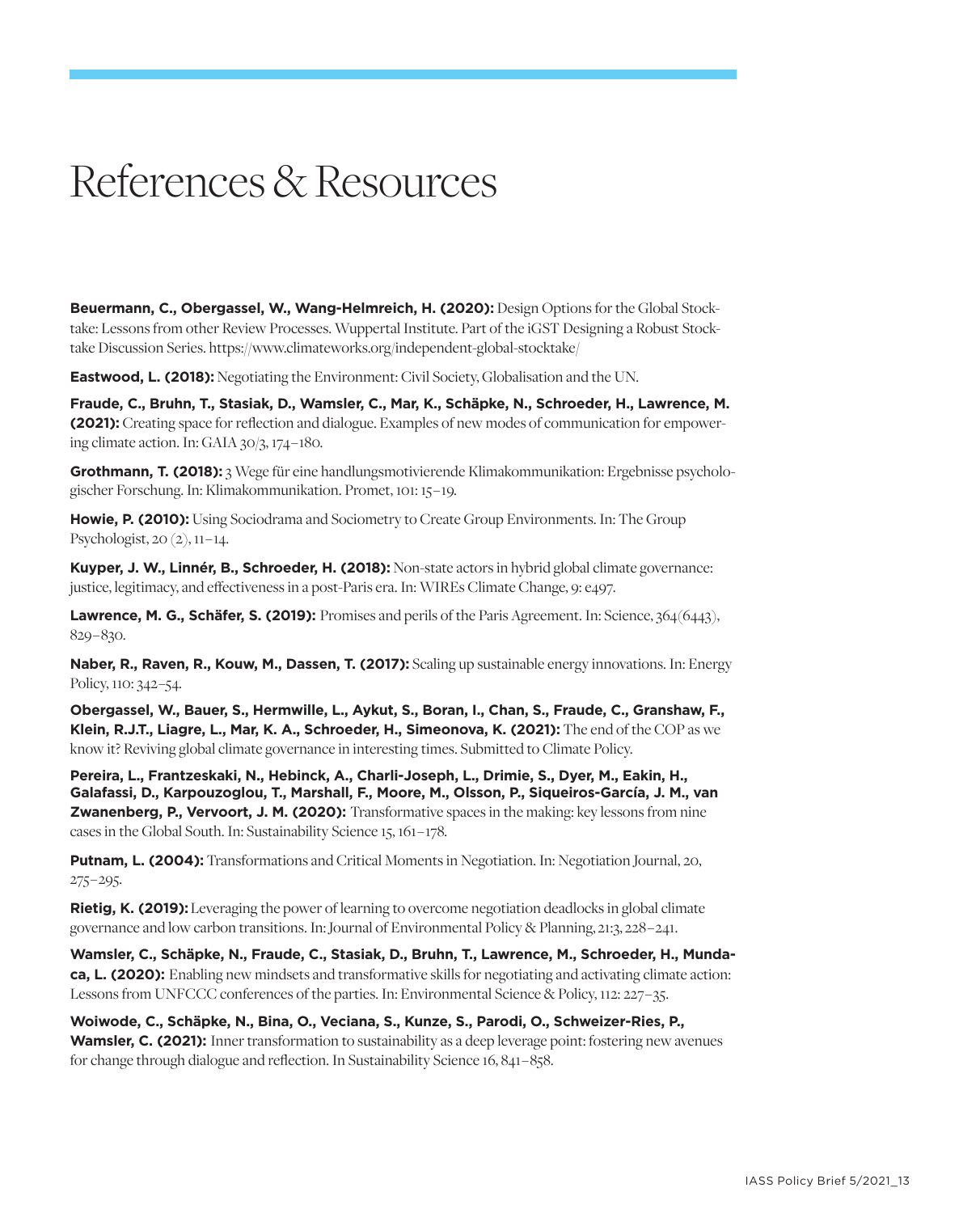### About the authors

**Kathleen Mar** leads the group Climate Action in National and International Processes (ClimAct) at the IASS Potsdam, where she focuses on engagement in and the understanding of political forums that aim to drive climate action, including the UNFCCC. She holds a PhD in atmospheric chemistry from the University of California Berkeley and worked at the U.S. Environmental Protection Agency before joining the IASS.

**Carolin Fraude** initiated the Co-Creative Reflection & Dialogue Space at COP25 for the transdisciplinary research group AMA (A Mindset for the Anthropocene) at the IASS Potsdam. She holds a degree in educational sciences and studied philosophy, social science and psychology at the FU Berlin. Her research interests include the design of processes and spaces engaging with people's beliefs, values, worldviews, emotions and motivations, understood as leverage points for transformation towards a sustainable society.

**Thomas Bruhn** is a physicist. He leads the transdisciplinary research group AMA (A Mindset for the Anthropocene) at the IASS Potsdam. His main interest lies in the relevance of mental models and paradigms in the context of sustainability. Thomas is also a trained group facilitator and currently member of the executive board of the German Chapter of the Club of Rome.

**Niko Schäpke** is Assistant Professor of Environmental Governance at the University of Freiburg. Previously, he was MISTRA fellow and post-doc at Chalmers University Gothenburg. His work focuses on the approaches, methods and principles of transformative and transdisciplinary research, such as in diverse labs in the real world.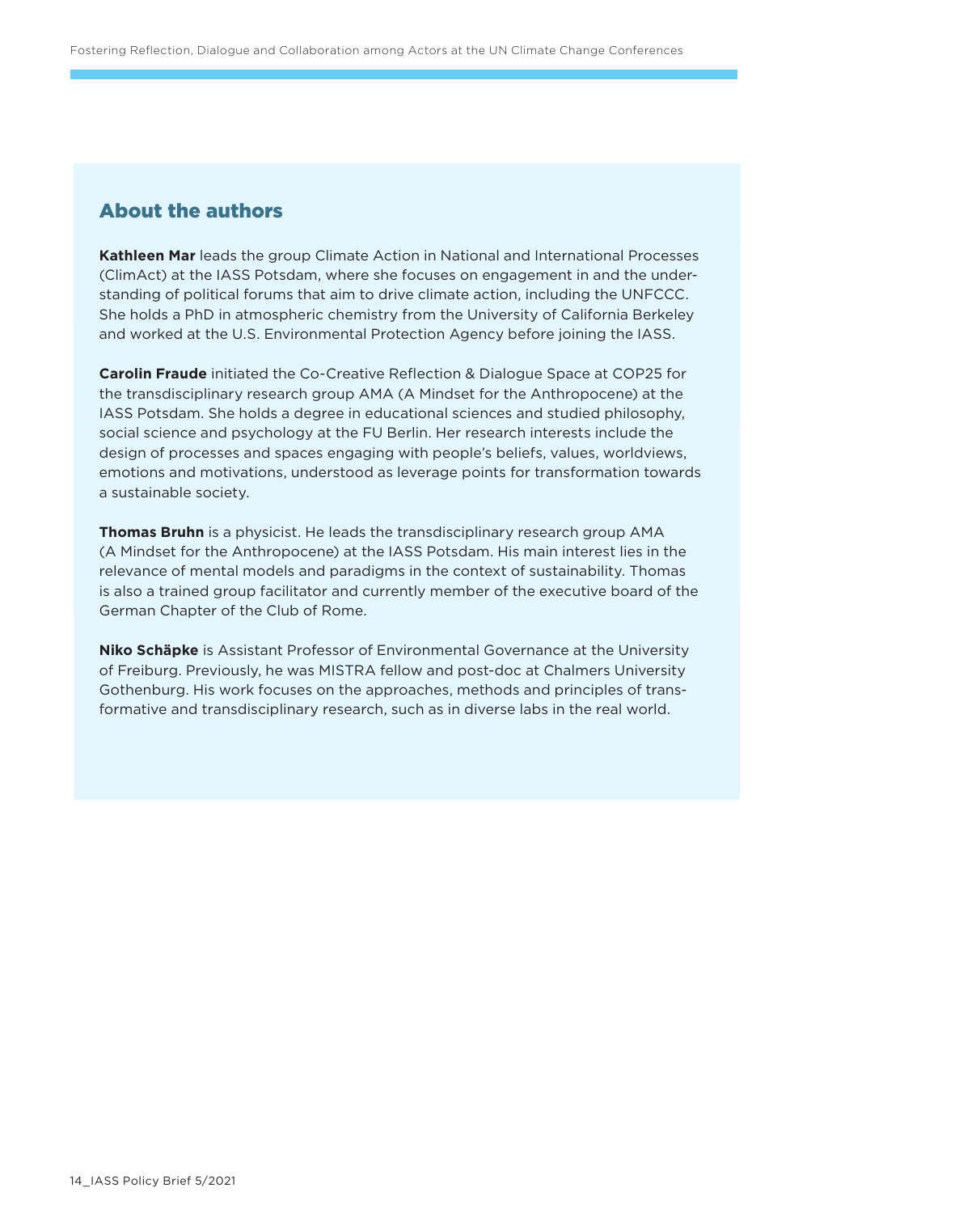**Dorota Stasiak** leads the research group Co-Creation and Contemporary Policy Advice at the IASS Potsdam. She holds degrees in political science (MA and PhD) and applied linguistics (MA) from the University of Warsaw. Her research interests include experimental approaches to policymaking and policy advice, the design of processes and spaces enabling co-creation, and collaborative leadership.

**Heike Schroeder** is Professor of Environmental Governance at the School of International Development of the University of East Anglia. Her research interests include the international climate negotiations, forest governance and REDD+, urban climate governance, indigenous peoples/knowledge and sustainable development, transformative learning, trust, and sustainable food governance.

**Christine Wamsler** is Professor at the Lund University Centre for Sustainability Studies (LUCSUS), Research Fellow at the Centre of Natural Disaster Science (CNDS), and Honorary Fellow of the Global Urbanism Research Group of the Global Development Institute of the University of Manchester, UK. She is an internationally renowned expert in sustainable urban development, climate change adaptation and disaster risk reduction with 25 years of working experience in these fields, both in theory and practice.

**Mark Lawrence** is the managing scientific director of the IASS in Potsdam and an integrative scientist who addresses key challenges of the Anthropocene both by bringing together and applying a wide range of academic expertise in his team, including from his own background in atmospheric science, and by going beyond this interdisciplinary foundation to involve societal actors in a transdisciplinary approach.